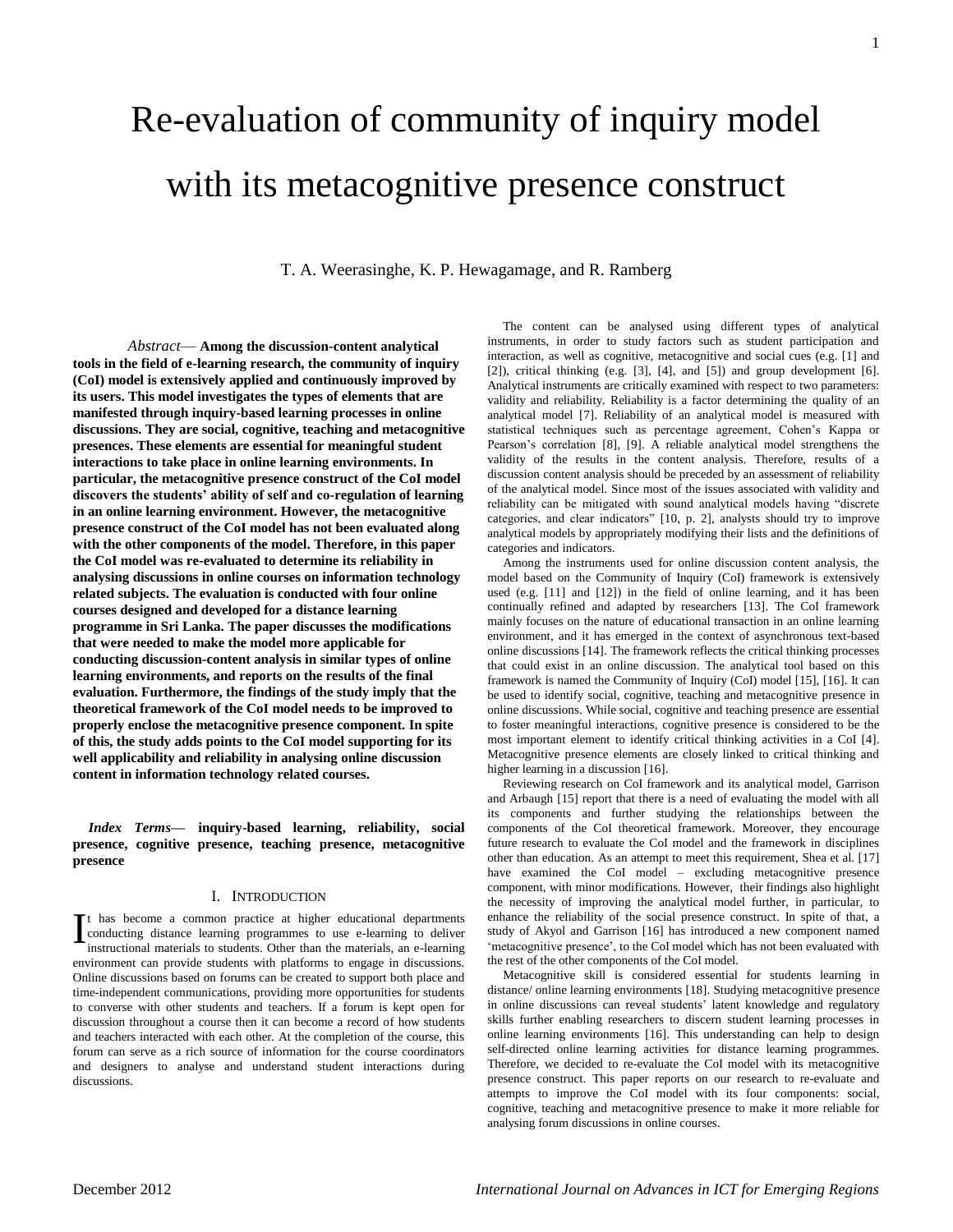#### *A. Purpose*

The CoI model has become a useful tool for investigating students' interactions in inquiry based online discussions [19], [17]. However, it needs further improvements to make it a more reliable tool to investigate students' learning in online discussions [20]. The model and the framework have further not been examined with its new component, the metacognitive presence construct. The new construct has a potential for disclosing latent knowledge and regulatory skills which cannot be identified with the cognitive presence construct alone. Therefore, we wish to determine whether we can reliably use the metacognitive construct along with the rest of the components of the CoI model. For this purpose, we evaluate the CoI model by analysing a set of discussions selected from four online courses.

### *B. Theoretical Framework and Model*

From its inception, the community of inquiry (CoI) framework has had three components enclosing three types of elements essential for meaningful interactions to take place in a community [4]. The three types of elements and the components are named social, cognitive and teaching presences. The teaching presence component represents the role of the teacher, which is often carried out with the collaboration of a number of individuals who are not teachers [21]. In [22], Shea and Bidjerano recommended that this framework should consider the online learner's self-regulatory learning behaviour and self-efficacy. In line with this reasoning, they suggested adding to the framework another element: learner presence. This stood independently from the rest of the components of the framework. Akyol and Garrison, however, did not agree with this modification reporting that "creation of a learning presence construct would implicitly assign teaching presence to only that of the teacher" and it "is incongruent with the premise of a community of inquiry"  $[16, 16]$ p. 189]. Instead, they introduced the metacognitive presence component, which was placed at the intersection of the teaching and cognitive presence of the CoI framework (see Fig1).



Fig1. Community of Inquiry (CoI) Framework (Adapted from [16])

In accordance with this framework, the CoI model has four coding schemes: social, cognitive, teaching and metacognitive presence.

**Social presence** is defined as "the ability of learners to

project themselves socially and emotionally in a CoI" [4, p. 94]. The social presence coding scheme has three categories: affective, open communication and group cohesion. Garrison, Anderson and Archer define these categories respectively "in terms of the participants identifying with the community, communicating purposefully in a trusting environment and developing interpersonal relationships" [14, p. 7].

**Cognitive presence** is the main component of the CoI framework. It describes "the extent to which learners are able to construct and confirm meaning through sustained discourse in a critical community of inquiry"  $[23, p. 1]$ ). The cognitive presence coding scheme has four categories that represent the phases of an inquiry process in a collaborative learning environment. The phases are triggering event, exploration, integration and resolution. Triggering event is the initiation phase of a critical inquiry where an issue, dilemma or problem is identified or recognised. The next phase is 'exploration' where learners tend to grasp the nature of the problem and move to explore relevant information. In the integration phase learners construct meaning from the ideas generated in the exploratory phase. The last phase of the critical inquiry model is ‗resolution'. It indicates a resolution of dilemma or problem that caused the triggering event.

**Teaching presence** is defined as "the design, facilitation and direction of cognitive and social processes for the purpose of realizing personally meaningful and educationally worthwhile learning outcomes" [21, p. 5]. Teaching presence represents the role of teaching, which is carried out by the collaborative involvement of participants in a community [21]. This component of the analytical tool has three categories: design and organisation, facilitating discourse and direct instruction. The design and organisation category considers the role of a teacher during the designing and planning process of online learning activities, while the other two categories – facilitating discourse and direct instruction – investigate signs of teaching presence during students' engagement in learning activities.

**Metacognitive presence** is the new component that Akyol and Garrison [16] introduced to the CoI model. Referring to contemporary research into metacognition and learning (e.g. [24] and [25]), they defined metacognition in an online learning community as "the set of higher knowledge and skills to monitor and regulate manifest cognitive processes of self and others" [16, p. 184]. Moreover, motivational states for learning are considered in describing metacognitive presence in online discussions.

The component has three categories: knowledge of cognition (KC), monitoring of cognition (MC) and regulation of cognition (RC). According to  $[16]$ , KC "refers to awareness of self as a learner in a broad sense", where "knowledge includes entering knowledge and motivation associated with the inquiry process, academic discipline, and expectancies" (p. 184). KC characterises pre-task metacognitive states; in other terms, more general aspects of metacognition observed at anytime. In comparison, MC and RC represent activity-based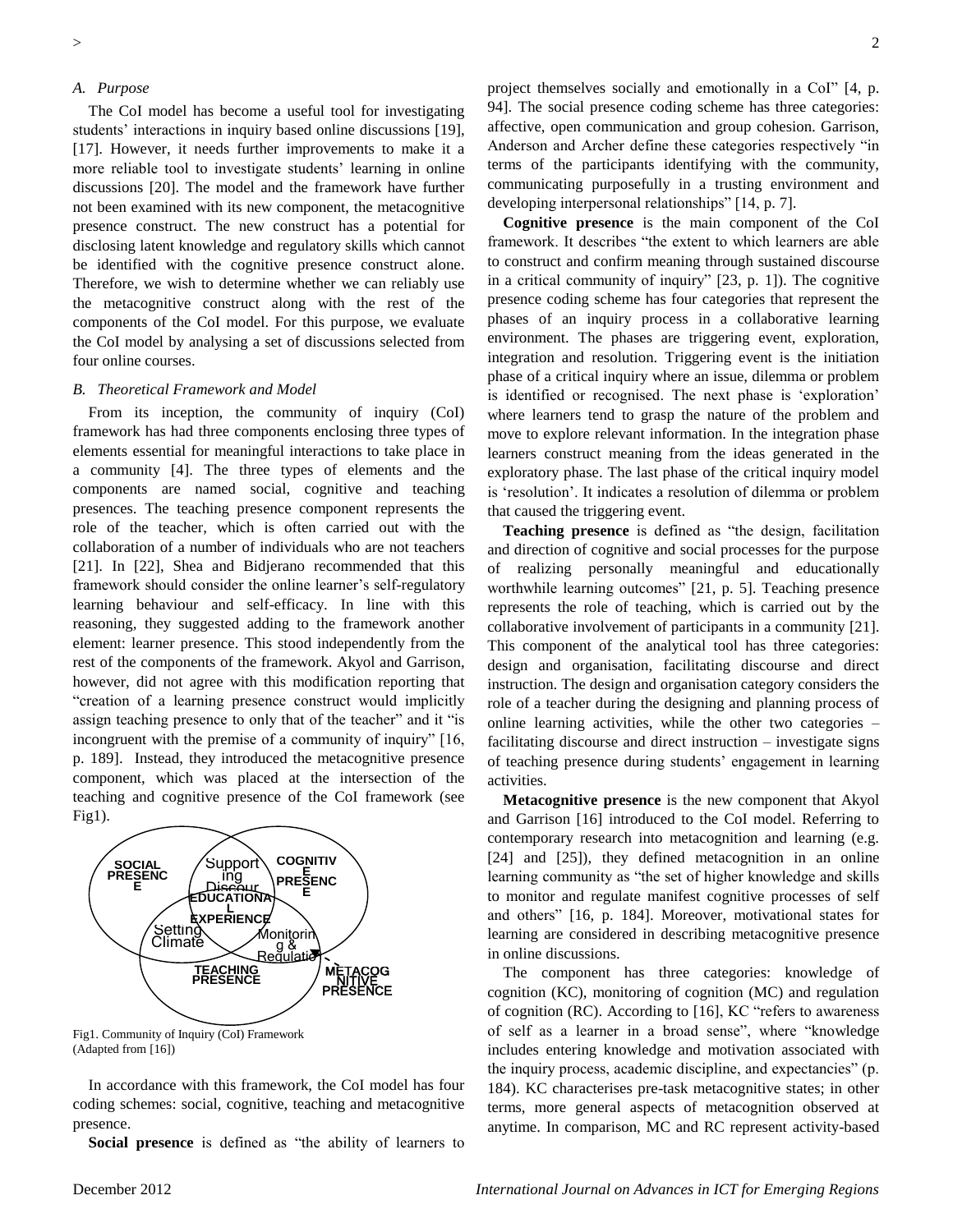metacognitive states, which can be observed during the learning process.

## II. CONTEXT

The examination of the CoI framework and model was carried out by analysing eight discussion threads in the online learning environment of the BIT (Bachelor of Information Technology) degree programme (www.bit.lk) at the University of Colombo School of Computing (UCSC), Sri Lanka. The students of the degree programme did not receive any lectures or feedback from the university teachers on site or in a physical lecture room. Instead, the university distributed course materials using a virtual learning environment. The online courses were designed and developed by the teams of content developers and instructional designers at the e-Learning Centre of the UCSC. There were discussion forums for each course, which provided an opportunity for the students to discuss their concerns. A facilitator was there to assist students in the forums to find answers to their problems.

The courses were offered in English and the recommended language to be used in the online discussions was English. Even though English language competency was considered as an entry requirement for the BIT programme, this was not the first language of the majority of the students. Therefore, their understandings of others' responses were different from native English speakers and the expressions were biased towards their mother tongue.

#### III. METHOD

The model was examined by evaluating it twice. The first evaluation was conducted using the CoI model improved by Shea et al. [17]. This model is composed of three separate coding schemes for investigating indications of social, cognitive and teaching presence. Along with these, we used a coding scheme for identifying signs of metacognitive presences. It was developed based on the classification of metacognitive presence elements in online discussions by Akyol and Garrison [16]. The first evaluation was carried out by analysing four discussion threads (Sample 1) randomly selected from four online courses in the BIT programme. The coding schemes were improved based on the comments of the coders and the issues that arose at the first evaluation. The improved coding schemes were re-evaluated by analysing eight online discussions that consisted of two online discussions from each of the four courses (see Table 1). These eight included the four discussion threads (Sample 1) that we previously analysed in the first evaluation and four other randomly selected discussion threads (Sample 2).

#### *A. Discussion Threads*

There were altogether 99 student messages (S-posts) and 17 facilitator messages (F-posts) in the selection of eight discussions. This represented more than 10% of the total number of messages in the discussion threads having at least five messages and dealing with student inquiries on the online

courses. As reported in Table 1, the courses had different types of subject content.

TABLE I

| NUMBER OF MESSAGES (POSTS) IN THE SAMPLES |                                                                                                                                      |         |                        |         |         |  |  |  |
|-------------------------------------------|--------------------------------------------------------------------------------------------------------------------------------------|---------|------------------------|---------|---------|--|--|--|
|                                           |                                                                                                                                      | Sample  |                        | Sample  |         |  |  |  |
| Course                                    | Course description                                                                                                                   | S-posts | ${\tt F-} {\tt posts}$ | S-posts | F-posts |  |  |  |
| C1                                        | A theoretical subject with many concepts,<br>definitions and descriptions.                                                           | 16      | 0                      | 9       | 1       |  |  |  |
| C <sub>2</sub>                            | Composed of theoretical and practical subject<br>content. Included subject content related to<br>mathematics and digital logic.      | 14      | $\mathfrak{D}$         | 10      |         |  |  |  |
| C <sub>3</sub>                            | Covered more practical subject contents than<br>theoretical contents. The students were<br>expected to use open office applications. | 14      | $\mathcal{R}$          | 20      |         |  |  |  |
| C4                                        | Composed of theoretical and practical subject<br>content. The course is about the Internet and<br>world wide web.                    |         | $\mathcal{D}$          | 9       |         |  |  |  |

#### *B. Coders and Coding Process*

We realised that our students had attempted to form their messages in English while thinking in Sinhala. As a result, they had used phrases that could not be understood by a coder who did not know Sinhala well. Therefore, we selected the coders from Sri Lanka. Both of them were university teachers of information technology in the country. One was in the research team and the other was an external researcher who participated only in the evaluation.

The coders were instructed to follow the same coding procedure that Shea et al. [17] applied in a study to re-examine the CoI model. Additionally, during the discussion for negotiation, when there were disagreements between the two coders, the due reasons for the disagreement were enquired and noted down. Also, the coders' comments and suggestions to improve the coding schemes were gathered.

#### *C. Unit of Analysis*

Garrison, Anderson and Archer [22] stated that messagelevel unit was the most appropriate unit of analysis for identifying cognitive presence in their discussions. As messages are demarcated clearly in a discussion, it is easy to consider messages as the unit of analysis if students have posted only one idea in one message. However, in our case, students formed messages including more than one idea in one message. Also, they had not structured the messages into paragraphs, having one idea in one paragraph. Therefore, we decided to use the chunk of a message as the unit of the analysis. A chunk could be a complete message or a meaningful segment of a message, with a cue of a presence that is described in the CoI model.

#### *D. Inter-rater reliability measurements*

The coding decisions of the two coders were evaluated for inter-rater reliability using Cohen's Kappa (K) and Holsti's coefficient of reliability (CR). The reason for applying two reliability measurements: K and CR, was to eliminate the weaknesses associated with individual reliability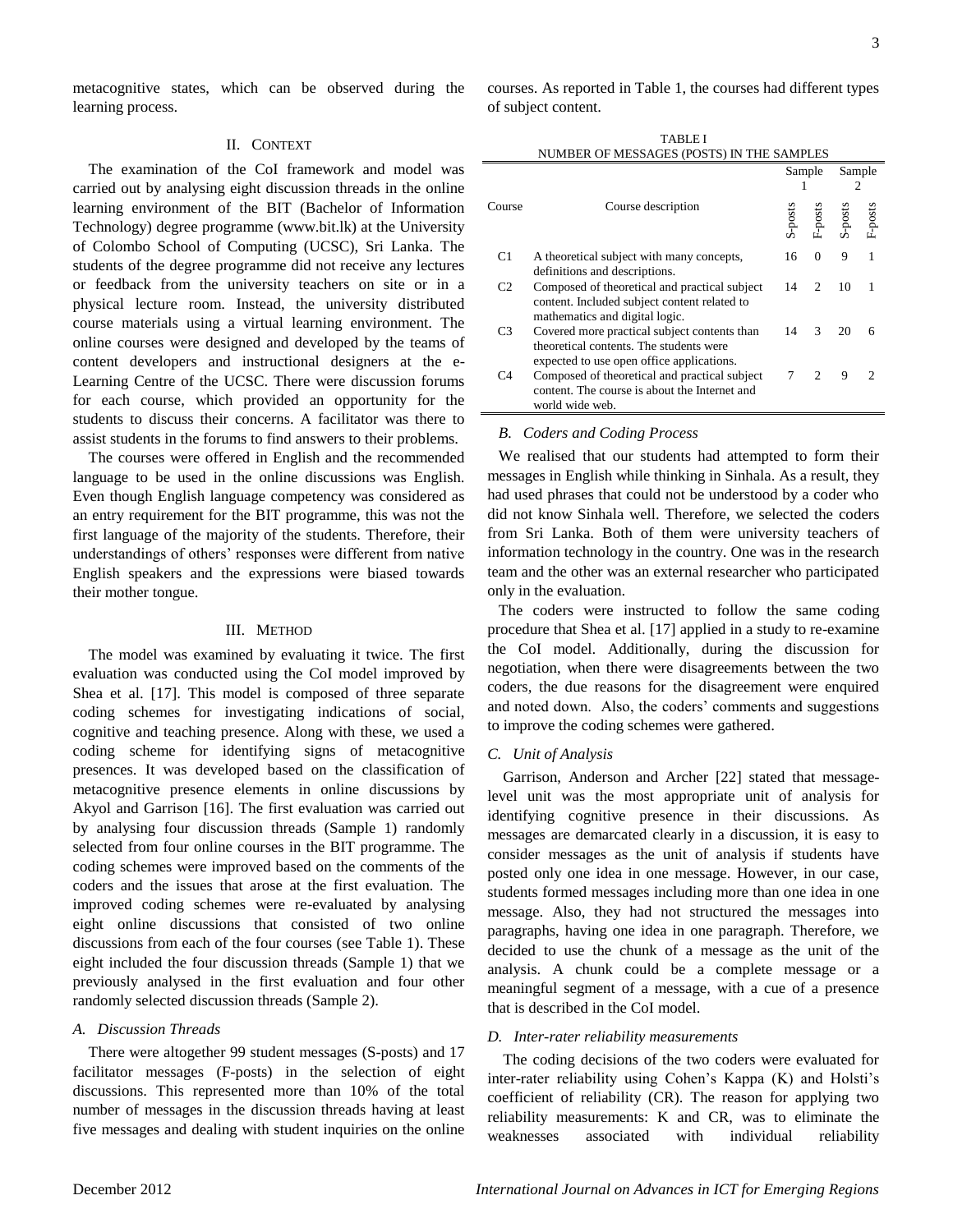measurements and, thereby, to increase the validity of the results. Cohen kappa values were calculated using the equation on [26, p. 155]. Holsti's coefficient of reliability was calculated referring to [27, p. 140]. In reference to prevailing research, Rourke, Anderson, Garrison and Archer [28] report that inter-rater reliability should be more than 0.8000 for RC and more than 0.7500 for K in order to consider it as a very good agreement. The results of the present evaluation are discussed with respect to this satisfactory level of agreement.

#### IV. RESULTS

The evaluation of the existing CoI model with its three components: social, cognitive and teaching presence and the coding scheme prepared based on the analytical model of metacognitive presence did not result in initial IRR values at satisfactory levels. Especially the cognitive and metacognitive presence coding schemes were relatively less reliable than the two other coding schemes. The initial IRR values of the social presence coding scheme ranged from RC=0.5333- 0.8354 and K=0.3182- 0.6393 while that of the teaching presence coding scheme ranged from RC= 0.2857-0.8000 and K= -0.1667- 0.5714. Also, a considerable number of negotiated IRR values were below  $RC=0.8000$  and  $K= 0.7500$ . For instance, the negotiated IRR of the cognitive presence coding scheme ranged from RC=  $0.6522 - 0.7957$  and K=  $0.5014 - 0.6513$ . This signified that there was a poor agreement (according to [29]) between the two coders. Furthermore, the comments of the coders revealed that they had encountered difficulties in following the coding schemes.

#### *A. Difficulties and Suggested Modifications*

In order to make the coding schemes valid and highly reliable the schemes should be well comprehensible and easy to use. This can be achieved by adding more meaning and clarity to the descriptions of categories and indicators [10]. Doing this should assure that components of the model (presences) are properly described by the categories and indicators are with sufficient details to "reflect the essence of the categories". [20, p. 68]. With this insight and considering the difficulties faced by the coders and their suggestions to improve the coding schemes, necessary modifications were introduced to the analytical model. The modifications made to the components of the model and their rationales are discussed below.

#### *Social presence coding scheme*

 During the first evaluation, the coders experienced a difficulty in distinguishing conventional expressions from unconventional ones. Also, there were indications of students expressing emotions and tone of voice by using big letters, capital letters or colour text. Therefore, the two indicators, conventional and unconventional expressions were combined and the definition of the combined-indicator was modified accordingly, including other signs of affective expressions. The coders had long discussions that ended up with disagreements. For instance, at one occasion the coders did not come to an agreement due to ambiguity of the two indicators: ‗expressing emotions' in the affective category and ‗expressing appreciation' in the open communication category in the social presence coding scheme. The coders commented that it was not easy to determine whether an expression was not emotional when expressing an appreciation. For instance, they found chunks such as 'Wow!' and 'Best!', which could be interpreted both as appreciations and as emotions. Therefore, we decided to modify the indicator under open communication to 'encouraging or complementing'

The coders revealed that they were not sure of what ‗expressing values' exactly meant. Shea et al. [17] had also noted that the highly subjective nature of 'expressing values' caused problems to the reliability of the social presence coding scheme. Therefore, we decided to clarify what 'values' specifically means. Further, the comments of the coders suggested that 'expressing values' could also be considered in the definition of the ‗self-disclosure' indicator. Therefore, we included 'expressing values' in the 'self-disclosure' indicator and modified the definition of 'self-disclosure' to consider personal values such as beliefs, vision, attitudes and interests.

There were a considerable number of clues that urged us to create two other indicators for the open communication category: ‗accepting mistakes' for the recognition of each other's contribution and ‗expressing willingness to support'. Moreover, we modified the indicator 'asking questions' to ‗requesting support', because we determined that it would be more suitable to identify students' requests for clarifications and information, which might not be in the form of a question.

The examples provided for each category indicator of the social presence coding scheme were not helpful to our team. Therefore, we created examples relevant to our context and added them to clarify each category indicator.

#### *Cognitive presence coding scheme*

 During the evaluation, the coders found it very difficult to distinguish the chunks to be matched with the 'exploration' and 'integration' categories in the tool. They commented on the ambiguity of the information in the coding scheme and suggested that the socio-cognitive processes and the examples provided in the coding scheme should be improved. Also, the coders noted that the instructions given in the coding scheme were not clear; the instructions implied that some chunks could be matched both with the 'integration' and 'exploration' categories. These comments and issues that the coders encountered were considered in improving the coding scheme and the modifications were done by referring to the explanations available in [4], [30] and [14].

The coders encountered messages containing expressions of satisfaction after solving the problem which caused the ‗triggering event'. These messages could be interpreted as clues of resolutions. Therefore, the coders suggested us to add another indicator  $-$  'judging or evaluating and expressing satisfaction' to the 'resolution or application' category.

Additionally, the text in the examples column was replaced with a few sample codes that were more familiar to our context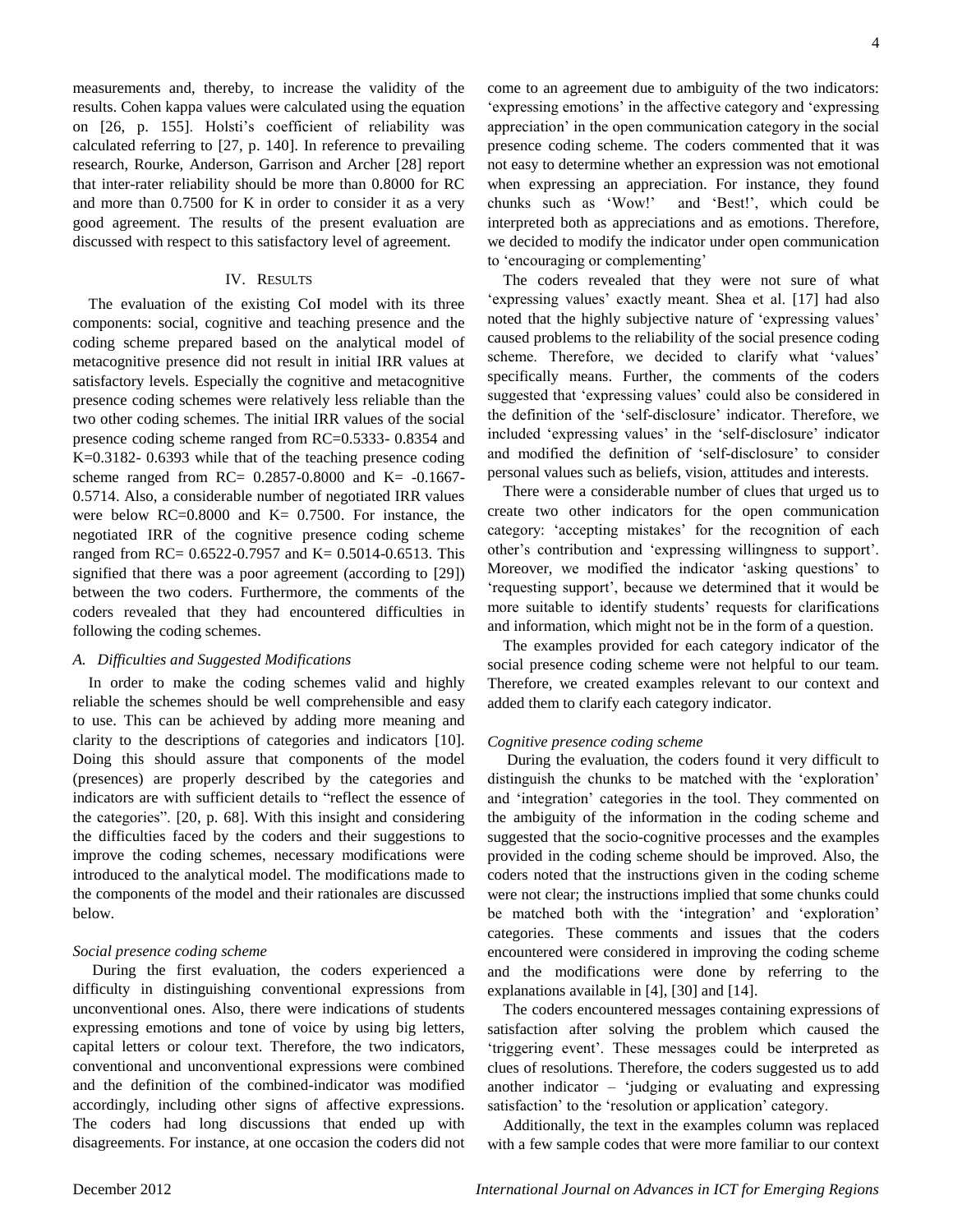(see Appendix). Five questions or problems were added to exemplify plausible causes of triggering events. Probable replies to these questions were added as examples for exploration, integration and resolution. Our intention was to make the analytical tool more easily understood by the coders. Also, we removed the extra instructions provided in the descriptor column to let the coders look freely for relevant clues and segment messages and to make coding decisions.

#### *Teaching presence coding scheme*

The teaching presence component of the model was evaluated by analysing both facilitator's and students' messages in four discussion threads. This signified the importance in changing the category indicators to make the tool more applicable to identify signs of teaching presence that emerged with the students' teaching activities during the discussions.

The first category of the teaching presence construct is designing and organisation' (DO). Shea et al. [17] had six indicators for this category. The first two indicators were ‗setting curriculum and communicating assessment methods to be used in the course' and 'designing methods'. The last was ‗macro-level comments about the course', which was defined as 'provides rationale for assignment/topic'. These indicators were found irrelevant to our context, because in our courses, the facilitator or the students were not supposed to set the course curriculum and assignments, design learning activities or provide macro-level instructions to do the course activities. These kinds of course planning and designing activities had been carried out by the instructional designers before starting the courses. However, the facilitator could use the discussion forums to post announcements relevant to the subject under discussion. Therefore, we added a new indicator, 'informing notices', to the DO category.

Based on the comments of the coders, the two indicators in the ‗facilitating discourse' category were slightly modified to make them more suitable to the context. The modified indicators were 'encouraging, acknowledging or reinforcing student contribution' and 'drawing in participants and prompting discussions' (FD-d). The discussions in the environment did not have any time limitations or restrictions. Therefore, the second indicator, FD-d, could also be considered as encouraging student participation. For this reason, in order to make the two indicators clearly comprehensible and applicable to the environment, we slightly modified the indicators to 'acknowledging or reinforcing student contribution' and 'encouraging or motivating students'.

The list of indicators in the direct instruction (DI) category was modified by adding two new indicators: 'providing specific instructions' and 'encouraging doing activities'. These were determined during the first evaluation where the coders noticed that the students had provided task-specific instructions to peers and encouraged them to try out challenging activities. Moreover, based on the finding of the evaluation, two other indicators  $-$  'offering useful illustrations' and 'making explicit references' – were modified by including 'or examples' and 'providing extra learning resources' respectively. The existing model had another indicator, 'supplying clarifying information', which was quite similar to the two other indicators that were modified. However, the definition of the indicator described the teaching role of providing additional explanations. Therefore, in order to reduce the ambiguity of the indicator and make it more meaningful the existing indicator was replaced with 'providing additional explanations'.

Moreover, the comments of the coders urge the importance of replacing the existing indicators of the assessment category with three new indicators. They are 'judging, evaluating or checking the relevancy of message content', 'assessing another student's knowledge' and 'assessing an activity reported or presented in a message'.

#### *Metacognitive presence coding scheme*

 The coders suggested that we should add examples to clarify the meaning of the indicators in the coding scheme. They reported that it was difficult to understand the meaning of the term ‗knowledge of cognition' and to differentiate the meaning of 'monitoring cognition' and 'regulation of cognition'. Therefore, in order to make the metacognitive presence coding scheme easily comprehended a set of examples were added to each category. Appropriate examples were selected from the sample coding in [16] and the rest were created. Furthermore, we removed some descriptive terms and added two indicators to the coding scheme.

According to [31], knowledge of cognition (KC) incorporates general learning strategies and tasks that describe when, why or how one can perform an activity. In line with this reasoning, Akyol and Garrison reported that "KC includes knowledge about cognition, cognitive strategies and tasks" [16, p. 184]. However, in order to describe category definitions of 'monitoring cognition' and 'regulation of cognition' (RC), they used the terms 'task knowledge' and ‗strategies' respectively and that was incongruent with the description provided by Pintrich. Therefore, we removed the terms which created confusion and added one more indicator, ‗knowledge about general learning strategies and tasks', to the KC category. Also, we modified the list of indicators in the RC category by adding 'suggesting taking an action' under the list of ‗applying strategies'. This addition was made after noticing that our students had posted messages including statements such as "Let's discuss about open office software" and "It's better to give up". These statements could be interpreted as suggestions to take actions during the application of a strategy and thus considered as clues of RC.

#### *B. Results of the 2nd Evaluation*

The coding schemes with modifications were re-evaluated for their reliability. This second evaluation (Eval 2) was conducted two months after the first evaluation (Eval 1). The cognitive presence component of the CoI framework was explained to the coders referring to [4]. The same set of discussion threads (Sample 1) was given to the coders and the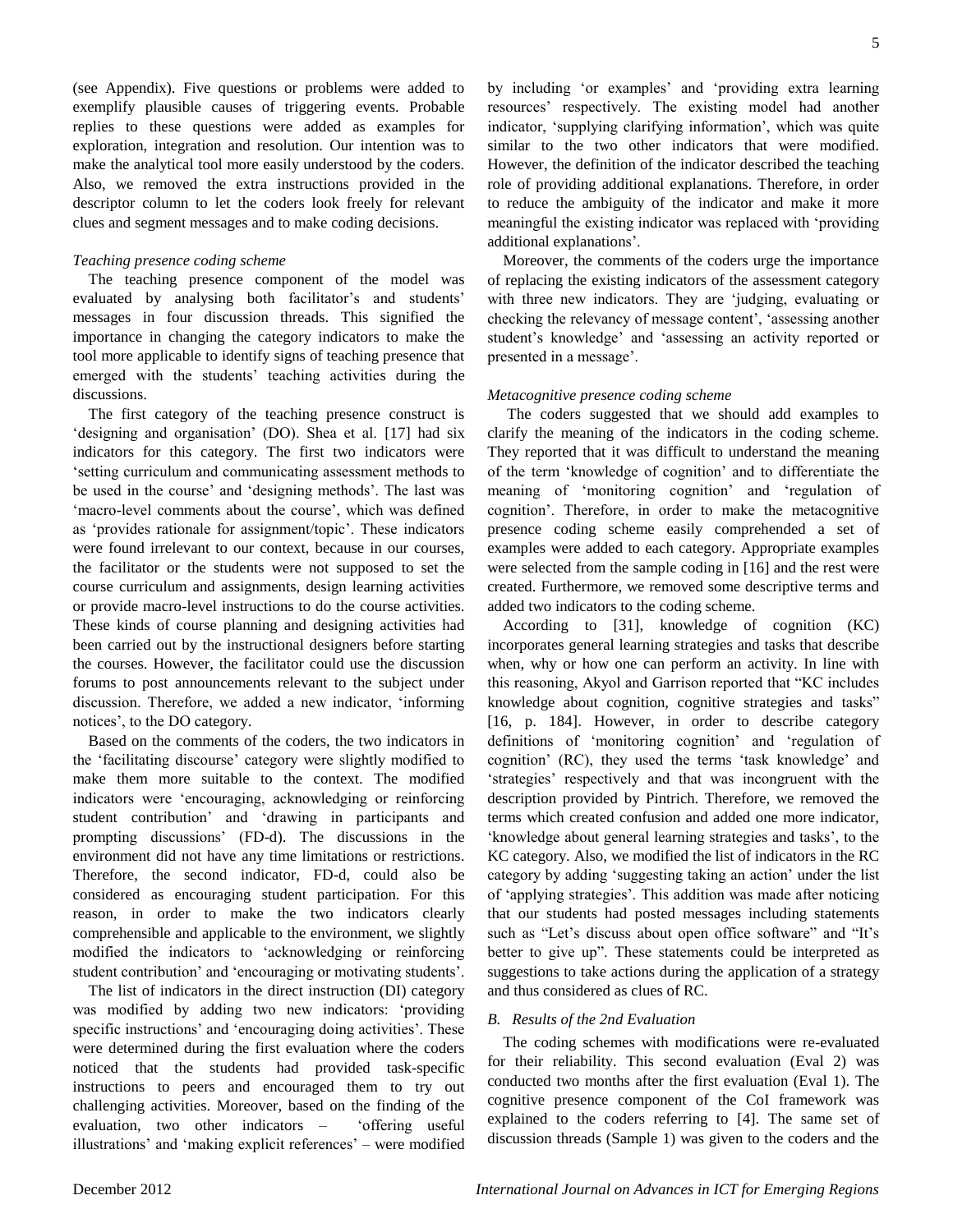same procedure was applied during the analysis. Finally, a new set of discussions (Sample 2) was analysed to determine whether we can use the adapted analytical model reliably to analyse online discussions in our courses.

The coders analysed 99 students' messages and 17 facilitator's messages. They identified different numbers of chunks and altogether there were 599 coding decisions that had to be checked or discussed for negotiation. There was a significant increase even in the initial IRR values of all the coding schemes (see Graph 1 and 2). The negotiated IRR values of the schemes ranged from 0.9000 to 1.0000.







The reliability values resulted at the evaluation conducted with a new set of discussion threads (Sample 2) are shown in Table 2.

TABLE 2 IRR VALUES OF THE EVALUATION WITH SAMPLE 2

| $\cdots$ |                |        |                    |                       |        |  |
|----------|----------------|--------|--------------------|-----------------------|--------|--|
| Coding   | Course         |        | <b>Initial IRR</b> | <b>Negotiated IRR</b> |        |  |
| Scheme   |                | RC     | K                  | RC.                   | K      |  |
|          | C1             | 1.0000 | 1.0000             | 1.0000                | 1.0000 |  |
| Social   | C <sub>2</sub> | 0.8814 | 0.6714             | 1.0000                | 1.0000 |  |
| presence | C <sub>3</sub> | 0.8837 | 0.7283             | 1.0000                | 1.0000 |  |
|          | C <sub>4</sub> | 0.8889 | 0.7101             | 0.9744                | 0.9242 |  |
| Teaching | C1             | 0.9091 | 0.7500             | 1.0000                | 1.0000 |  |
| presence | C <sub>2</sub> | 0.8750 | 0.8706             | 1.0000                | 1.0000 |  |
|          |                |        |                    |                       |        |  |

|              | C <sub>3</sub> | 0.9600 | 0.8870 | 1.0000 | 1.0000 |
|--------------|----------------|--------|--------|--------|--------|
|              | C <sub>4</sub> | 0.8750 | 0.6842 | 1.0000 | 1.0000 |
|              | C1             | 0.8235 | 0.6471 | 1.0000 | 1.0000 |
| Cognitive    | C <sub>2</sub> | 0.5000 | 0.3402 | 1.0000 | 1.0000 |
| presence     | C <sub>3</sub> | 0.8679 | 0.7707 | 0.9600 | 0.9356 |
|              | C <sub>4</sub> | 0.7742 | 0.6583 | 1.0000 | 1.0000 |
|              | C <sub>1</sub> | 0.7826 | 0.5702 | 0.9600 | 0.8818 |
| Metacognitiv | C <sub>2</sub> | 0.8182 | 0.5560 | 0.9697 | 0.9040 |
| e presence   | C <sub>3</sub> | 0.7179 | 0.4413 | 1.0000 | 1.0000 |
|              | C <sub>4</sub> | 0.9143 | 0.8182 | 1.0000 | 1.0000 |

Most of the IRR values of the evaluation conducted with Sample 2, reached levels of agreement which were more than  $RC=0.8000 =$  and  $K=0.5000$ . The negotiated IRR values ranged from RC=0.8600-1.0000 and K=0.8818-1.0000 (see Table 2). These can be interpreted as very good agreements between the two coders. Therefore, we can assume that the modifications we made could improve the schemes.

Moreover, all the coding schemes seemed well applicable in our context. Each coding scheme supported to identify considerable numbers of clues. However - though it was encountered at very few instances- there were coder disagreements regarding decisions related to the analysis using social, cognitive and metacognitive presence coding schemes.

At one instance, the coders had a disagreement regarding a decision pertaining to the 'open communication' and the 'affective' categories of the social presence coding scheme. The reason for this discrepancy was the ambiguity of the ‗expressing emotions' indicator in the affective category and the 'expressing appreciation' indicator in the 'open communication' category. The disagreement related to the cognitive presence coding scheme was due to un-clarity of a message posted by a student. The two coders interpreted it in two different ways that led one coder to match the whole message with the 'exploration' category while the other coder matched it with the 'integration' category.

Each category of the metacognitive presence coding scheme could capture more than 29% of clues - out of the total number of metacognitive presences that could be identified. However, there were 4% of disagreements. One coder explains that those chunks could be considered as signs of bringing previously acquired knowledge to the discussion and thus they can be matched with the 'knowledge of cognition' category. However, the other coder disagreed with the decision saying that there was not enough information to consider those chunks having signs of previously acquired knowledge.

#### *C. Relationship between metacognitive presence construct and other components*

The metacognitive presence coding scheme captured a considerable number of the chunks that could also be captured either by the teaching presence component or by the cognitive presence component of the tool. Moreover, we found that some of the chunks that had been identified using the cognitive presence or the teaching presence coding schemes were segmented further in matching with the categories in the metacognitive presence coding scheme. Also, there were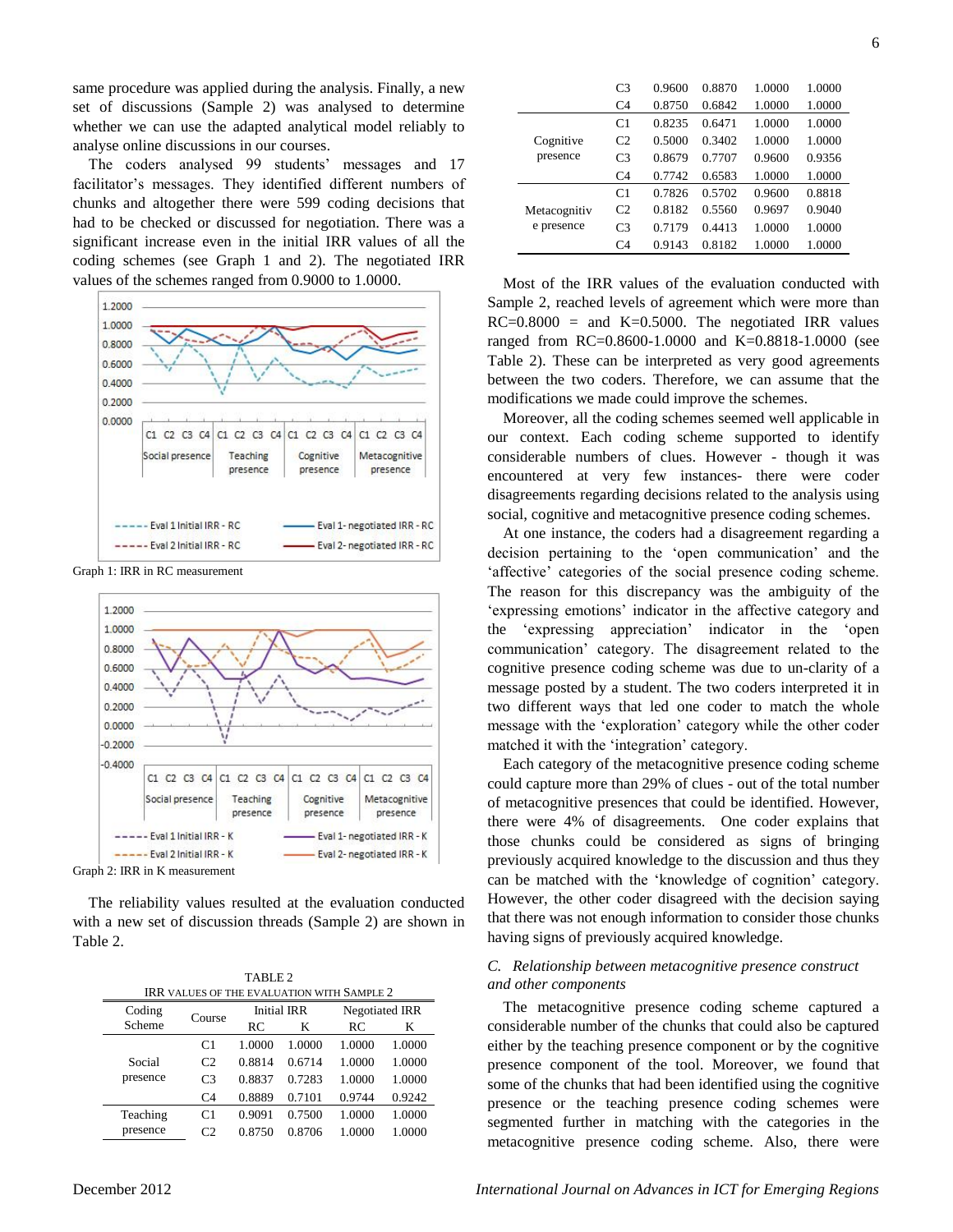chunks that did not necessarily belong to the chunks with clues of cognitive presence or teaching presence, but had signs of metacognitive presence. For instance, in one discussion, the students considered what a closed system and an open system could be and tried to determine whether a prison could be a closed system or an open system. One student, who was found to have integrated his idea with others' opinions, added:

―*Am I correct? ...prison: open prison, closed prison. You can't explain these two types of prison only in a closed system. I think this question makes some kind of confusion when thinking too much. It's better to give up.*"

The last part of this message: "*I think this question...*" could be treated separately from the rest of the message. During the analysis using the cognitive presence coding scheme, one coder suggested that it might be considered as a resolution. She reasoned that it might be interpreted as an attempt to seek a resolution or to end the discussion. The other coder did not agree and both decided to ignore that line in the message. However, when using the metacognitive presence coding scheme, both coders divided this line into two chunks and matched the first, "I think this...too much" with the ‗monitoring cognition' category and the second, ―*It's better to give up*" with the 'regulation cognition' category. In another instance, a student provided a detailed description of binary arithmetic and reported:

> ―*...If you feel anything not clear here please contact me. It is a pleasure to help you! I too had to struggle for days to have a good understanding. So, never give up! Wish you good luck!*‖

The coders matched the chunk "*I too had to struggle for days to have a good understanding!"* with categories in the metacognitive and social presence coding schemes, but not with any of the categories in the teaching or cognitive presence schemes.

#### *D. Typical issues and guidelines*

Methodological issues in online discussion content analysis have frequently been discussed in the literature (e.g. [32], [10] and [14]). In such articles, suggestions and advice that analysts can adhere to in order to handle issues related to reliability have been proposed. For instance by incorporating multiple coders, and using Cohen's Kappa to compensate for chance agreement and triangulation methods to increase the validity of the results. However, there is still a need for easily applicable instructions that can support novice analysts to achieve valid results.

During our analysis, the main problem that we encountered was associated with the issue of culture. The students seemed to have formed messages in English while thinking in their mother tongue. Therefore, the coders had to pay extra attention to interpreting messages in the discussion threads. Further, the comments of the coders and our experience emphasised the importance of taking necessary steps to reduce the difficulty in analysing online discussion content in general. This resulted in the formulation of guidelines that could be followed in analysing online discussions. These guidelines are discussed below.

#### *Reformulate messages where it is essential*

 In some cases we had to reform the messages to make them more comprehensible. Therefore, we suggest that the analyst of discussion threads should read all the discussion threads and try to understand the discussion before starting the analysis. While doing this, the analyst can carefully improve the clarity of the messages where it is essential.

*Study the context of the discussion* 

 In order to understand a discussion, the analyst may need to know the information related to the context of the discussion, which can be obtained from the online course environment where the discussion emerges. This contextual information will probably be essential to make decisions during the coding process. Therefore, if discussions are in printed form then the analyst should go back to the online learning environment and study the contexts of each discussion before starting the analysis.

### *Understand the inquiry process*

The reason for using the CoI model was to understand the student inquiry processes that emerged for the purpose of solving problems related to subjects covered in the online courses. This understanding was mainly connected to the analysis conducted using the cognitive presence coding scheme. Therefore, analysts who wish to use the analytical tool of the CoI framework should have a thorough understanding of the CoI framework and the inquiry process.

*Comprehend the coding schemes* 

 Analysts should be able to comprehend not only the inquiry process and the CoI framework, but also the category definitions and indicators in each coding scheme of the CoI model. This will aid the analysts to investigating the chunks more precisely and, as a result, increase the reliability of the instrument. When there is more than one coder working with the analysis, they should grasp the instructions and information in the coding schemes together and build up a mutual understanding of the coding schemes.

*Consider only one coding scheme at a time* 

 The CoI model has four components: social, cognitive, teaching and metacognitive presence. Each of these components has three or four categories and altogether there are fourteen categories. Hence, it is not easy for a coder to either remember all the categories and their definitions or to refer to the schemes back and forth during the analysis. Therefore, analysts who are interested in investigating all the elements covered in the CoI model should use only one coding scheme at a time until all the discussions are analysed. This process should be repeated with all the coding schemes.

*Double check the work*

The coders who participated in our evaluation missed a considerable number of clues that could be identified by the model. This emphasises the importance of rechecking the analysis with a coding scheme before going to work with the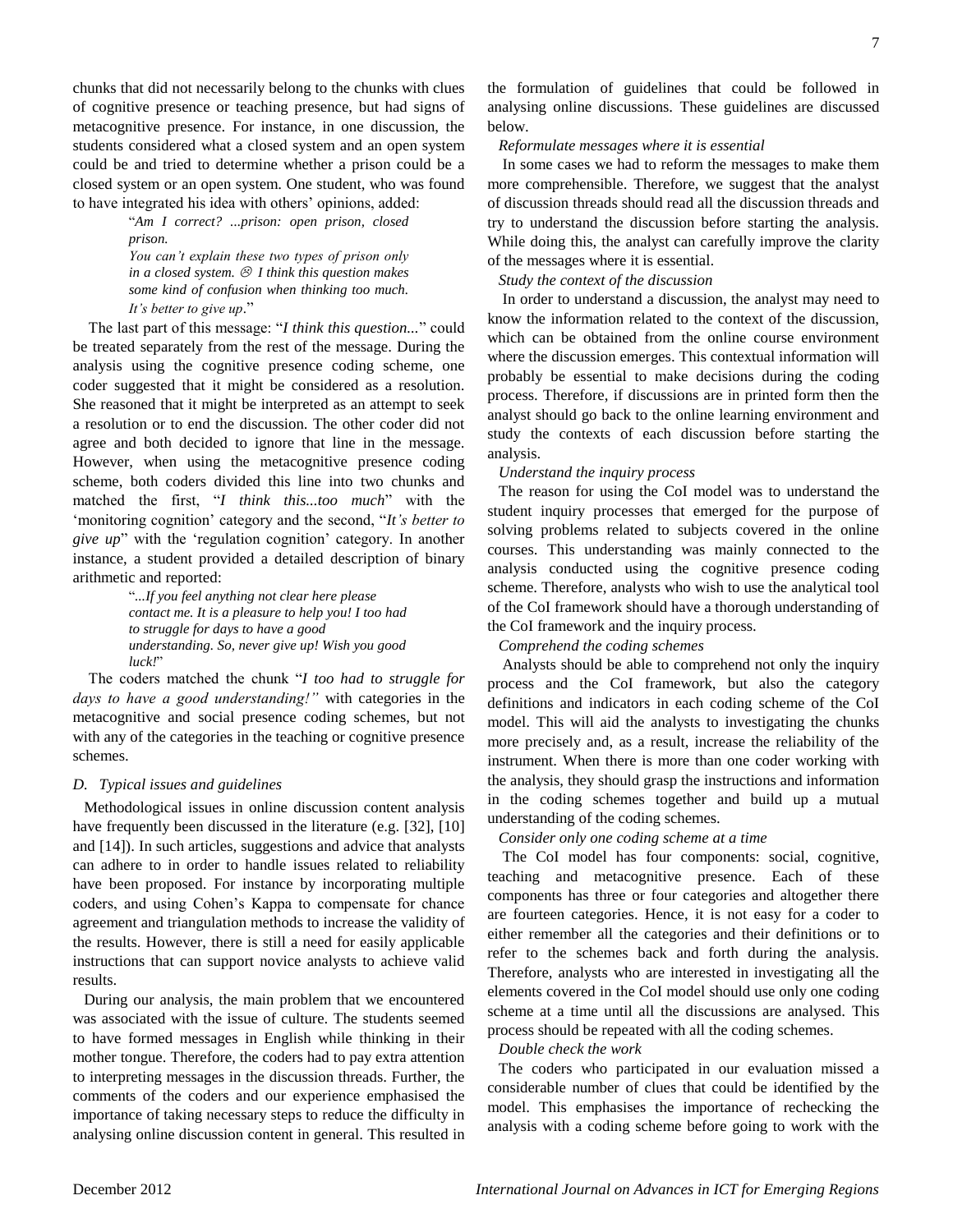next scheme.

#### V. DISCUSSION

The evaluation reported on in this paper aimed to determine whether the CoI model could be used to analyse online discussion content in a learning environment prepared for distance learners in an Asian country. The evaluation was conducted with a sample set of discussion threads in four online courses that covered subject content relating to information technology. Out of these courses, three (i.e. Course 2, 3 and 4) had practical as well as theoretical subject content, while the other course did not have any laboratorybased learning activities.

#### *A. Reliability of the analytical tool*

The model was adapted considering our experience and the suggestions brought out by cotemporary researchers for better reliability of the model. For instance, Rourke, Anderson, Garrison, & Archer [33], who developed the social presence analytical tool, examined it by analysing discussions in two graduate-level courses; one in workplace learning and the other in distance learning. They reported that there were issues in investigating clues of expressions of emotions and humour. Shea et al. [17] used an adapted version of the CoI model and re-examined the model by analysing discussion content from two courses in business management at a State college in the United States. They experienced problems with the indicators 'expressions of values' and other indicators that Rourke et al. [33] also confounded in the social presence coding scheme. Furthermore, we solved another issue encountered by our coders due to the ambiguity of the two indicators – ‗expressing emotions' in the affective category and 'expressing appreciation' in the open communication category.

After doing necessary modification and re-evaluating each construct of the analytical model, we could ensure that the constructs were more reliable than before. The reliability values of the adapted model were at higher levels than the reliability values found by Shea et al. [17]. Therefore, we believe that the CoI model with our modifications can be used reliably to analyse discussions in the online courses. More specifically, the results of the current study imply that the modifications made to the coding schemes are appropriate and relevant for conducting discussion content analysis in our online courses. Further research is welcome to affirm that the adapted model is more appropriate and reliable in other disciplines as well.

#### *B. Theoretical framework and metacognitive presence*

The theoretical framework of the CoI analytical model is composed of three major components – social presence, cognitive presence and teaching presence. Akyol and Garrison [16] introduced a new component, 'metacognitive presence' to the theoretical framework and they placed it at the intersection of the cognitive and teaching presence components of the framework. However, in our evaluation, we found cues of metacognitive presence which could be matched neither with

cognitive presence nor with teaching presence. This implies metacognitive presence does not fall only on the intersection of teaching presence and cognitive presence. It goes beyond the boundaries of cognitive and teaching presence. Therefore, the findings of the present study imply that the CoI framework may need further improvements to properly enclose the metacognitive presence construct.

#### VI. CONCLUSION

The present study was conducted to evaluate the CoI analytical model and the findings affirm that the model with our modifications was reliable and more applicable to analyse online discussions in our context. Based on the experience of our coders, a set of guidelines was formulated to lessen the difficulties pertaining to online discussion content analysis in general. Consequently, the validity of the results that analysts can find with this improved model and by following the set of guides will get increased. Therefore, this study adds more value to the CoI model and suggests that researchers will be able to use this model as a highly useful and reliable analytical tool. Hopefully, the implications from findings of the future research using this model will bring up more practical and fruitful suggestions to enhance students' learning experience in online learning environments.

The coding process that we employed in the present study was very time consuming. This signifies the requirement of future research to develop application software to automate the analytical process and thereby evaluate students' learning in online discussions. For instance, the improved CoI model can be used to develop an application to automatically rate students' messages as soon as they are posted to online discussions. This will help teachers to more efficiently evaluate student activities in online discussions and consequently, students will get motivated to participate in online discussions and actively engage in the inquiry-based learning.

Moreover, the present study encourages future research work to investigate possible improvements that can be done to the theoretical framework of the CoI model and properly enclose metacognitive presence construct which is useful for declaring information related to distance online learning environments.

#### ACKNOWLEDGEMENT

The study is financially supported by the Swedish International Development Cooperation Agency through the National e-Learning Centre Project at the University of Colombo, Sri Lanka. Our thanks should go to Mrs. T. Karunaratna, who participated in the evaluation as the external coder, and to those who provided feedback to improve the coding schemes.

#### **REFERENCES**

[1] Henri, F. (1992). *Collaborative learning through computer conferencing: The Najaden Papers*. (Ed. A. R. Kaye) pp. 117-136. Springer-Verlag, Berlin.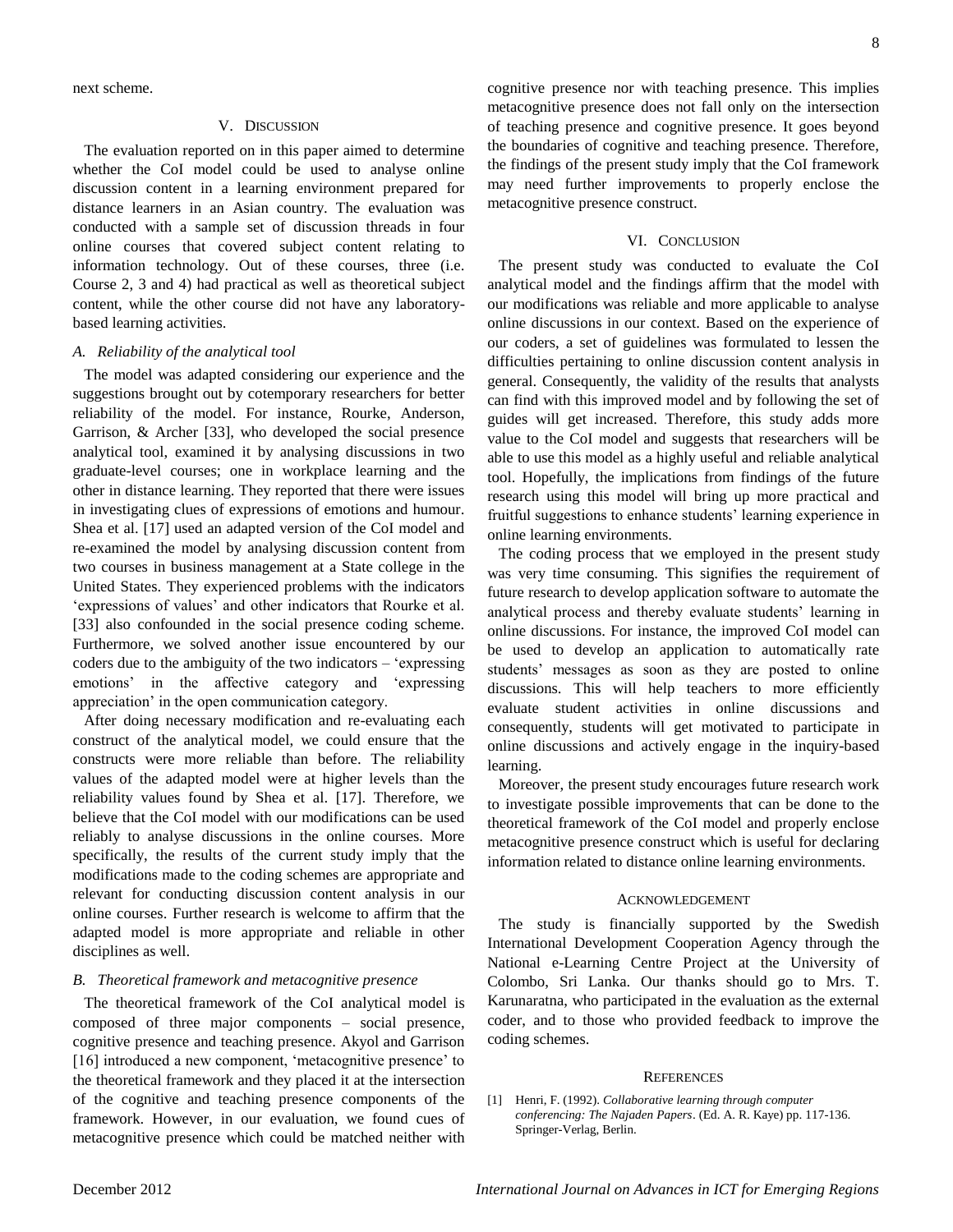- [2] McDonald, J. (1998). Interpersonal group dynamics and development in computer conferencing: The rest of the story. *In Proceedings of 14th Annual Conference on Distance Teaching and Learning* (pp. 243-48). Madison, WI: University of Wisconsin-Madison [ERIC Document ED422864]
- [3] Newman, G., Webb, B., & Cochrane, C. (1995). A content analysis method to measure critical thinking in face-to-face and computer supported group learning. *Interpersonal Computing and Technology*, 3(2): 56-77. Available[: http://qcite.qub.ac.uk/handle/123456789/5895](http://qcite.qub.ac.uk/handle/123456789/5895)
- [4] Garrison, D. R., Anderson, T., & Archer, W. (2000). Critical inquiry in a text-based environment: Computer conferencing in higher education. *The Internet and Higher Education*, 2(2-3): 87-105.
- [5] Fahy, P. J., Crawford, G., Ally, M., Cookson, P., Keller, V., & Prosser, F. (2000). The development and testing of a tool for analysis of computer-mediated conferencing transcripts. *The Alberta Journal of Educational Research*, 66(1): 85–88.
- [6] McDonald, J., & Gibson, C. C. (1998). Interpersonal dynamics and group development in computer conferencing. *The American Journal of Distance Education*, 12(1): 7-25.
- [7] De Wever, B., Schellens, T., Valcke, M., & Van Keer, H. (2006). Content analysis schemes to analyze transcripts of online asynchronous discussion groups: A review. *Computers and Education*, 46(1): 6-28.
- [8] Krippendorff, K. (2004). *Content analysis: An introduction to its methodology (2nd ed.).* Thousand Oaks, CA: Sage.
- [9] Lombard, M., Snyder-Duch, J., & Bracken, C.C. (2004). Practical resources for assessing and reporting intercoder reliability in content analysis research projects. Available: [http://www.temple.edu/mmc/reliability.](http://www.temple.edu/mmc/reliability)
- [10] Garrison, D. R., Cleveland-Innes, M., Koole, M., & Kappelman, J. (2006). Revisiting methodological issues in the analysis of transcripts: Negotiated coding and reliability. *The Internet and Higher Education*, 9: 1-8.
- [11] Arbaugh, J.B., Bangert, A., & Cleveland-Innes, M. (2010). Subject matter effects and the community of inquiry (CoI) framework: An exploratory study. *The Internet and Higher Education*, 13(1-2): 37-44.
- [12] Swan, K., & Ice, P. (2010). The community of inquiry framework ten years later: Introduction to the special issue. *The Internet and Higher Education*, 13(1-2): 1-4.
- [13] Buraphadeja, V., & Dawson K. (2008). Content analysis in computermediated communication: analyzing models for assessing critical thinking through the lens of social constructivism. *American Journal of Distance Education*, 22(3): 130-145.
- [14] Garrison, D. R., Anderson, T., & Archer, W. (2010). The first decade of the community of inquiry framework: A retrospective. *The Internet and Higher Education*, 13(1-2): 5-9.
- [15] Garrison, D. R., & Arbaugh, J.B. (2007). Researching the community of inquiry framework: Review, issues, and future directions. *The Internet and Higher Education*, 10(3): 157-172.
- [16] Akyol, Z., & Garrison, D.R. (2011). Assessing metacognition in an online community of inquiry. *The Internet and Higher Education*, 14(3): 183-190.
- [17] Shea, P., Hayes, S., Vickers, J., Gozza-Cohen, M., Uzuner, S., Mehta, R., & Rangan, P. (2010). A re-examination of the community of inquiry framework: Social network and content analysis. *The Internet and Higher Education*, 13(1-2): 10-21.
- [18] Puzziferro, M. (2008). Online technologies self-efficacy and selfregulated learning as predictors of final grade and satisfaction in college-level online courses. *The American Journal of Distance Education, 22*: 72–89.
- [19] McKerlich, R., & Anderson, T. (2007). Community of inquiry and learning in immersive environments. *Journal of Asynchronous Learning Networks,* 11(4). Available: [http://www.incubatorisland.com/HTMLobj-](http://www.incubatorisland.com/HTMLobj-215/CoI_in_Immersive_Environments.pdf)215/CoI\_in\_Immersive\_Environments.pdf.
- [20] Garrison, D. R. (2007). Online community of inquiry review: Social, cognitive, and teaching presence issues. *Journal of Asynchronous Learning Networks,* 11(1): 61-72.
- [21] Anderson, T., Rourke, L., Garrison, D.R., & Archer, W. (2001). Assessing teaching presence in a computer conferencing context. *Journal of Asynchronous Learning Networks*, 5(2): 1-17.
- [22] Shea, P., & Bidjerano, T. (2010). Learning presence: Towards a theory of self-efficacy, self-regulation, and the development of a communities

of inquiry in online and blended learning environments. *Computers & Education*, 55(4): 1721-1731.

- [23] Garrison, D. R., Anderson, T., & Archer, W. (2001b). Critical thinking and computer conferencing: A model and tool to assess cognitive presence. Available: [http://auspace.athabascau.ca:8080/dspace/bitstream/2149/740/1/critical](http://auspace.athabascau.ca:8080/dspace/bitstream/2149/740/1/critical_thinking_and_computer.pdf) [\\_thinking\\_and\\_computer.pdf](http://auspace.athabascau.ca:8080/dspace/bitstream/2149/740/1/critical_thinking_and_computer.pdf)
- [24] Pintrich, P.R., Wolters, C., & Baxter, G. (2000). *Issues in the measurement of metacognition*. (Eds. G. Schraw & J. Impara) pp. 43- 97. Lincoln, NE: Buros Institute of Mental Measurements.
- [25] Larkin, S. (2009). Socially mediated metacognition and learning to write. *Thinking Skills and Creativity*, 4(3): 149−159.
- [26] Neuendorf, K.A. (2002). *The content analysis guidebook*. California: Sage publications.
- [27] Holsti, O. R. (1969). *Content analysis for the social sciences and humanities.* Reading, MA: Addison-Wesley Publishing Company.
- [28] Rourke, L., Anderson, T., Garrison, D. R., & Archer, W. (2001). Methodological issues in the content analysis of computer conference transcripts. *International Journal of Artificial Intelligence in Education*, 12: 8-22. Available: [http://hal.archives](http://hal.archives-ouvertes.fr/docs/00/19/73/19/PDF/rourke01.pdf)[ouvertes.fr/docs/00/19/73/19/PDF/rourke01.pdf](http://hal.archives-ouvertes.fr/docs/00/19/73/19/PDF/rourke01.pdf)
- [29] Banerjee, M., Capozzoli, M., McSweeney, L., & Sinha, D. (1999). Beyond kappa: A review of inter-rater agreement measures. *Canadian Journal of Statistics*, 27(1): 3–23.
- [30] Garrison, D. R., Anderson, T., & Archer, W. (2001a). Critical thinking, cognitive presence and computer conferencing in distance education. *American Journal of Distance Education*, 15(1): 7-23.
- [31] Pintrich, P. R. (2002). The role of metacognitive knowledge in learning, teaching, and assessing. *Theory into Practice*, 41(4): 219–225. Available: <http://www.each.usp.br/cmapping/pdf/edmtxta10.pdf>
- [32] Rourke, L., & Anderson, T. (2004). Validity in quantitative content analysis. *Educational Technology Research and Development*, 52(1): 5- 18.
- [33] Rourke, L., Anderson, T., Garrison, R., & Archer, W. (1999). Assessing social presence in asynchronous text-based computer conferencing. *Journal of Distance Education*, 14(2): 50-71. Available: <http://auspace.athabascau.ca:8080/dspace/handle/2149/732>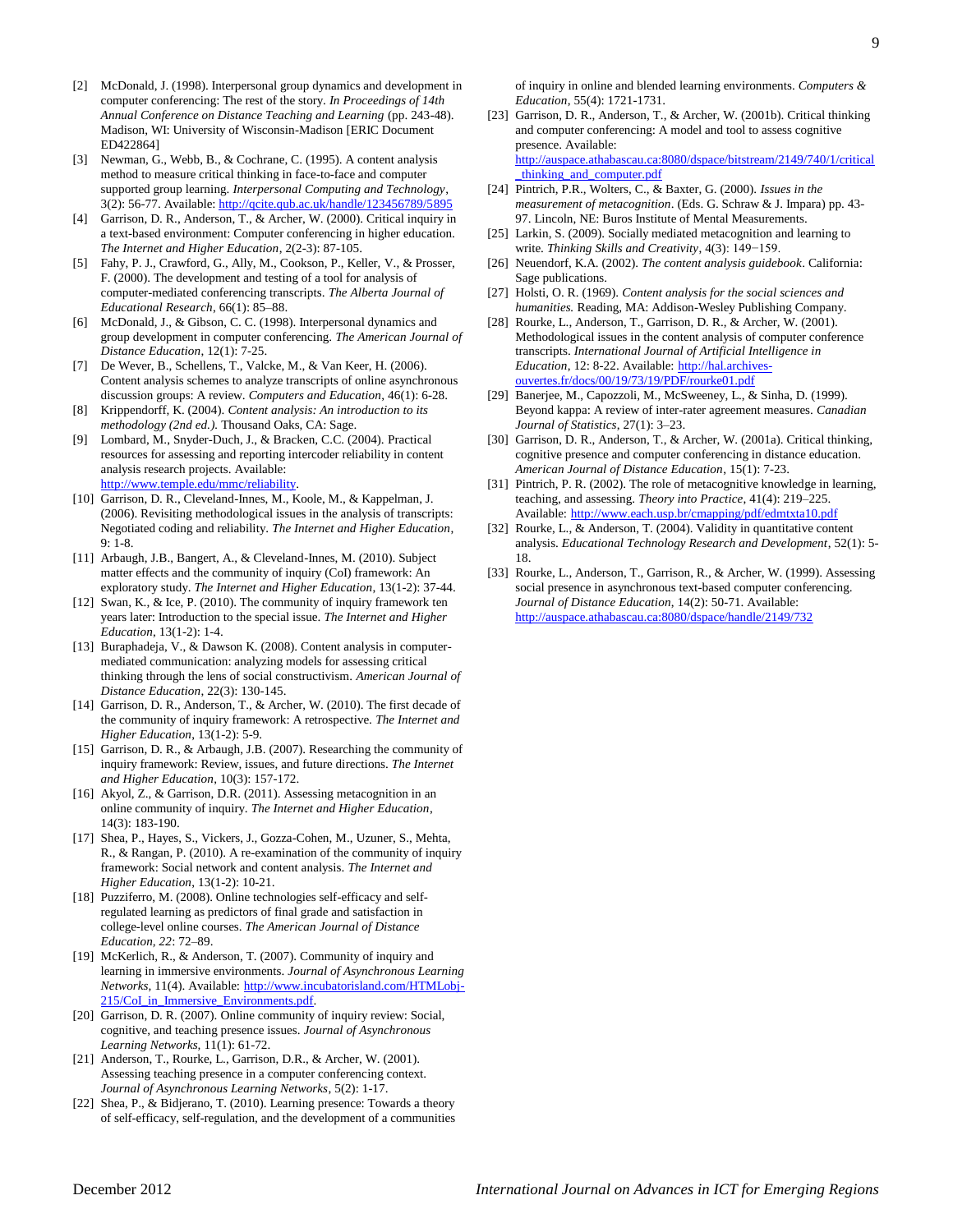# **Table 1**

Coding scheme for social presence

| Category   Code                |                                     | count, beneme for boenin presence<br>l Indicators                              | Definition                                                                                                                                                                                                                                    | <b>Examples</b>                                                                                                                                                                    |
|--------------------------------|-------------------------------------|--------------------------------------------------------------------------------|-----------------------------------------------------------------------------------------------------------------------------------------------------------------------------------------------------------------------------------------------|------------------------------------------------------------------------------------------------------------------------------------------------------------------------------------|
| Affective expression<br>(S-AE) | $\overline{\lambda}$ E <sub>1</sub> | Using<br>conventional or<br>unconventional<br>expressions to<br>expressions to | Mood or emotions expressed through<br>symbols or words.<br>Expressing emotions using repetitions<br>Prioricons, (May Include big letters and<br>Fext in different colours or letters and<br>the colour text to express the tone of<br>voice.) | $\bullet$ "I'm so $\circledcirc$ '<br>• "Oh! Shit, I "<br>• "That's not what I mean."<br>• "I just can't stand it when!!!;"<br>• "ANYBODY OUT THERE!"<br>• "What does it mean!?!?" |
|                                | &e2                                 | Using<br>expressions of<br>humour                                              | Using conventional strategies such as<br>humorous banter, teasing and joking.                                                                                                                                                                 | "He heee mo need to think, what the book<br>says is correct and I'm wrong.                                                                                                         |
|                                | $\overline{\mathsf{R}}$ E3          | Self-disclosure                                                                | Disclosing details of personal life,<br>expressing vulnerability of sharing<br>presses, beliefs, vision, attitudes and                                                                                                                        | "Where I work this is what we do"<br>"I just don't understand this question."<br>"I believe that we have right to see the<br>assignment marks."                                    |
|                                | $\delta$ c1                         | Continuing a                                                                   | Using reply feature of software, rather<br>than starting a new thread.                                                                                                                                                                        | <software dependent=""></software>                                                                                                                                                 |
|                                | $\delta$ c2                         | Quoting from<br>others<br>messages                                             | Quoting complete or a part of a message<br>posted by another.                                                                                                                                                                                 | "What do you mean by 'excess-k<br>representation' <i>:</i><br>$\bullet$                                                                                                            |
| Open communication<br>(S-OC)   | $\delta c_3$                        | Referring<br>explicitly to<br>messages                                         | Directing references to contents of other's<br>posts.                                                                                                                                                                                         | "In your message, you talked about Excel not                                                                                                                                       |
|                                | $\delta$ <sub>C4</sub>              | Requesting<br>support                                                          | Requesting support or information from<br>the students and the facilitator. (Includes<br>questions.)                                                                                                                                          | • "Could you please help me in ?"<br>"Please upload that file or send me the link.<br>I'd like to read it.                                                                         |
|                                | $\delta c_5$                        | Encouraging or<br>complementing                                                | Encouraging others or complementing<br>others' or the content of their messages.                                                                                                                                                              | "  really like your interpretation of the<br>reading.<br>• "Don't worry. You will find it easy."                                                                                   |
|                                | $\delta$ <sub>C6</sub>              | Expressing<br>agreement or<br>disagreement                                     | Agreeing or disagreeing with others or<br>content of their messages.                                                                                                                                                                          | "I was thinking the same thing. You really hit<br>the nail on the head.                                                                                                            |
|                                | $\delta$ cz                         | Accepting<br>mistakes                                                          | Acknowledging.one's own mistakes and<br>expressing diratitude for peing made<br>contribution).                                                                                                                                                | • "Sorry, it's a typing mistake."<br>• "Oh! I have made a big mistake. Thanks for<br>showing it.                                                                                   |
|                                | $\delta$ c $s$                      | Expressing<br>willingness to<br>support                                        | Expressing willingness to support others<br>whether with or without request for such<br>help.                                                                                                                                                 | • "Contact me if you need further clarification."<br>• "I can help you in Java and PHP."                                                                                           |
|                                | $\delta c_9$                        | Offering<br>personal advice                                                    | Offering specific advice to other students.                                                                                                                                                                                                   | "I recommend ADSL connection of  The<br>best thing to do first is                                                                                                                  |
|                                | 6C1                                 | Vocatives                                                                      | Addressing or referring to the participants<br>by names or as sister or brother.                                                                                                                                                              | • "I think John made a good point. Jessica,<br>what do you think about it?<br>• "No sister, that's not"                                                                            |
| Group cohesion<br>(S-GC)       | 8c2                                 | Addressing or<br>referring to the<br>group.using<br>inclusive                  | Addressing the group as we, us, our group<br>or as friends.                                                                                                                                                                                   | "Our textbook refers to "<br>• "I think we veered off track"                                                                                                                       |
|                                | 8c <sub>3</sub>                     | Salutations and<br>greetings                                                   | Indicating purely social functions:<br>greetings or closures.                                                                                                                                                                                 | "Hi all"<br>"Good luck!"                                                                                                                                                           |
|                                | $\delta$ C4                         | Social sharing                                                                 | Sharing information unrelated to the<br>course content but which helps maintain<br>group conesion.                                                                                                                                            | "We are having the most beautiful weather<br>here. I will take some photos and send you<br>soon.                                                                                   |

**Table 2** 

L

Coding scheme for metacognitive presence

| .ater<br>חוזי | Code. | scription<br>Jesc | .<br>.naic<br>cators<br>. | $\overline{\phantom{a}}$<br>поње<br>- var |
|---------------|-------|-------------------|---------------------------|-------------------------------------------|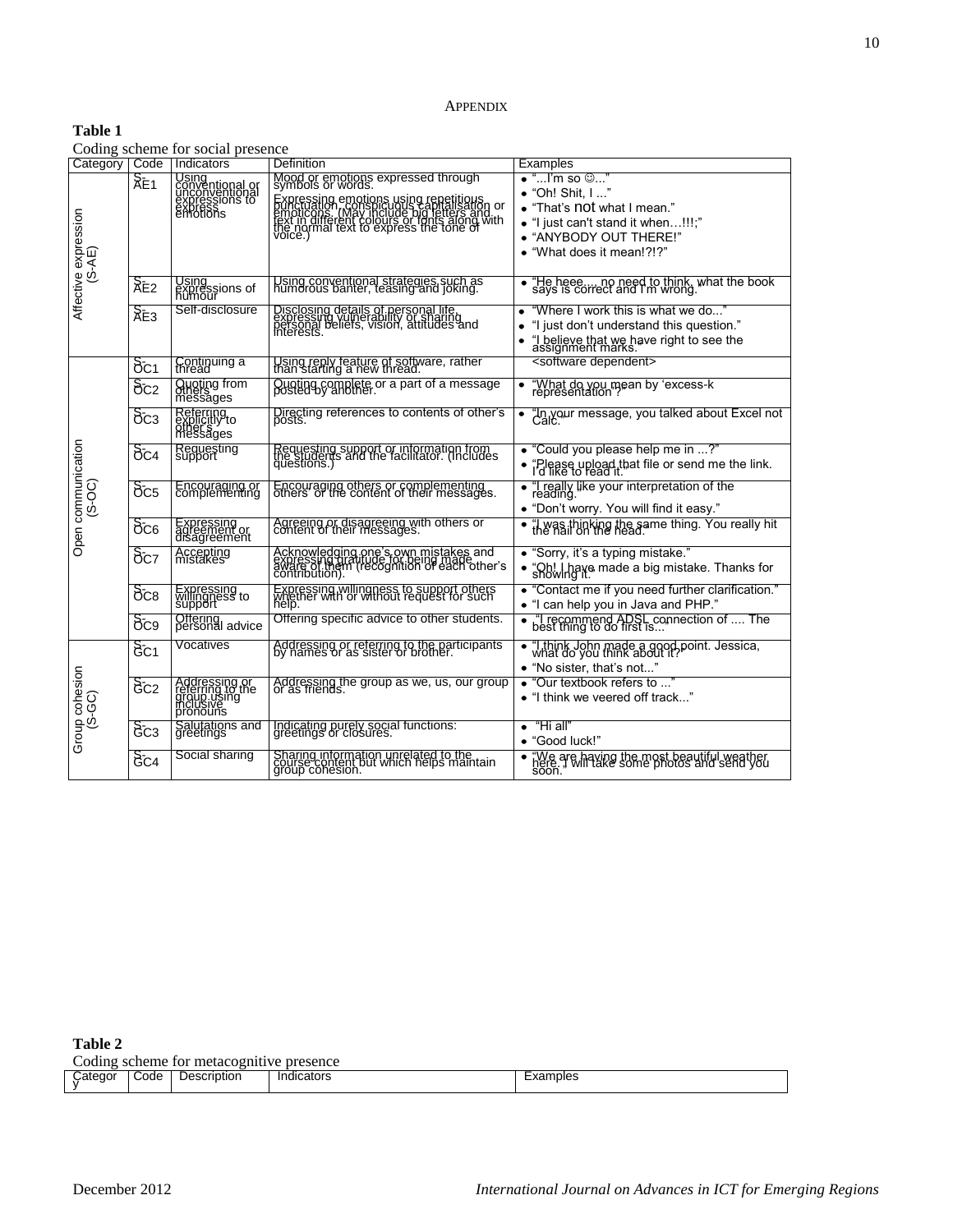| Knowledge of Cognition  | M-KC | (Entering<br>Knowledge/M<br>otivation)<br>Entering<br>Knowledge<br>andivation<br>associated<br>with the<br>mguilly<br>process<br>academic<br>discipline and<br>expectancies.<br>A more<br>general<br>aspect of<br>metacognition<br>anytime.       | <b>Pre-Task Reflection</b><br>• Knowledge of the inquiry process<br>• Knowledge of critical thinking and<br>• Knowledge of factors that influence<br>inquiry and thinking<br>• Knowledge of discipline<br>• Knowledge of previous experiences<br>• Knowledge of self as a learner<br>• Knowledge about general learning<br>strategies and tasks<br>• Entering motivational state<br>• Expectancy of success                                                                                             | "Based on a combination of my past<br>reading and experience, I define<br>"I remember in my first year teaching online<br>engaging activities. The the importance of<br>"We know how to work with Windows We<br>have experience<br>"I am quite slow in reading."<br>"I make short notes while listening to help<br>me understand.<br>"I am certain that I can understand even<br>the most difficult text that they are going to<br>discuss.<br>"We will be able to solve this"<br>٠                   |
|-------------------------|------|---------------------------------------------------------------------------------------------------------------------------------------------------------------------------------------------------------------------------------------------------|---------------------------------------------------------------------------------------------------------------------------------------------------------------------------------------------------------------------------------------------------------------------------------------------------------------------------------------------------------------------------------------------------------------------------------------------------------------------------------------------------------|-------------------------------------------------------------------------------------------------------------------------------------------------------------------------------------------------------------------------------------------------------------------------------------------------------------------------------------------------------------------------------------------------------------------------------------------------------------------------------------------------------|
| Monitoring of Cognition | Mс   | (Assessment)<br>Observed<br>during the<br>leaning<br>Awareness<br>and<br>Willingness to<br>reflect upon<br>the learning<br>process.<br>Assessment<br>Understanding<br>progression<br>anderfolis an<br>reguired is an<br>importants<br>function.ng | Reflection on Action<br>• Declarative; judging<br>• Commenting on task, problem or<br>• Asking questions to confirm<br>understanding<br>• Commenting about self and others'<br>understanding<br>• Making judgments about validity of<br>• Commenting on or making judgments<br>· Asking questions about progression or<br>• Assessing motivational state and<br>effort required                                                                                                                         | "I have understood blended learning to be<br>٠<br>"I like your eloquently worded definition"<br>"Good points."<br>about a<br>"I think I have been able to think of an<br>example for almost each of the models<br>presented in<br>"You make"an interesting point when you<br>observe<br>"I am not certain why this is true a priori."<br>"Am I correct?"<br>"You all have done very well"<br>"I am interested in reading from Tom's list."<br>٠                                                       |
| Regulation of Cognition | M-RC | (Planning)<br>Observed<br>during the<br>leaning<br>Finactment<br>and Learning<br>froggs the<br>production<br>construction<br>fo achieves<br>meaningful<br>meaningful<br>cutcomes.                                                                 | <b>Reflection in Action</b><br>• Procedural; planning<br>• Setting goals<br>• Applying strategies<br>Providing/asking for support<br>$\circ$<br>Challenging self or others<br>$\circ$<br>Asking questions to deepen<br>$\circ$<br>Asking for clarification<br>$\circ$<br>Request information<br>$\circ$<br>Self questioning<br>$\circ$<br>Suggesting taking an action<br>$\circ$<br>• Questioning progression, success<br>• Taking control of motivation and effort<br>· Facilitating/directing inquiry | "Your thoughts?"<br>٠<br>"I think I need to see more supporting<br>research for the idea that<br>۰<br>"One of your solution is  Would it be<br>feasible within<br>٠<br>"Also, I think I am going to need help in<br>understanding<br>٠<br>"  am just curious about the social<br>processes  and how they might help<br>learning"<br>"Shall we give up this now and go to the<br>next topic:"<br>"Will we be able to finish this on time?"<br>"Let's use the new software and share our<br>experience. |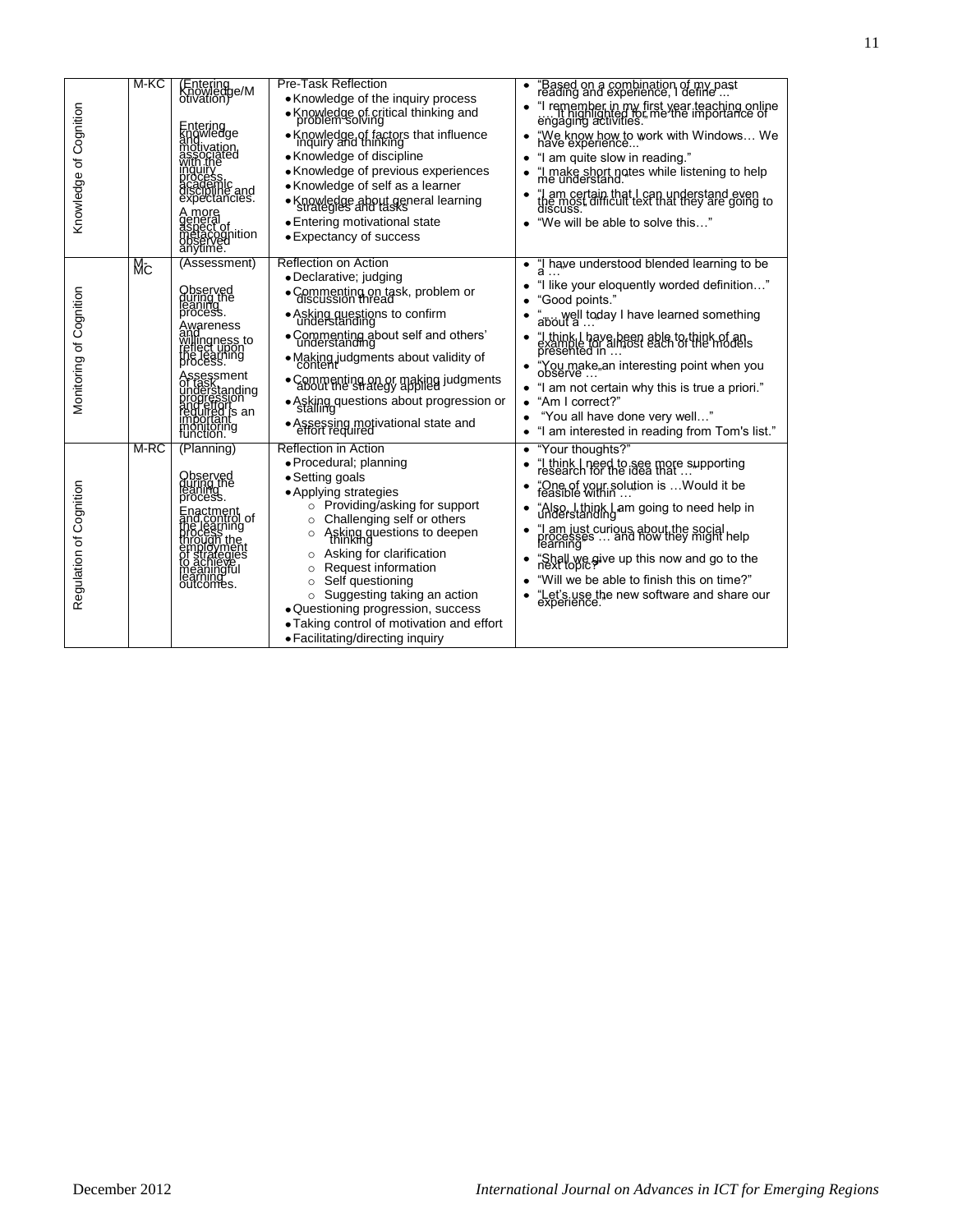# **Table 3**

Coding scheme for teaching presence

| Categor<br>y                      | Code    | Indicators                                                                   | Definition                                                                                                                                                                                           | <b>Examples</b>                                                                                                                                             |
|-----------------------------------|---------|------------------------------------------------------------------------------|------------------------------------------------------------------------------------------------------------------------------------------------------------------------------------------------------|-------------------------------------------------------------------------------------------------------------------------------------------------------------|
|                                   | 6D1     | Informing notices                                                            | Provides information related to changes or<br>updates to the course content or any other<br>niscussion                                                                                               | "A new version of this lesson is<br>uploaded to the course. Hease have a<br>activity."<br>• "You can access the lessons from<br>here                        |
|                                   | ods     | Establishing time                                                            | Communicate important due dates/time<br>frames for learning activities to help<br>students to keep pace with the course.                                                                             | • Please post a message by Friday                                                                                                                           |
| Design and organisation<br>(T-DO) | Орз     | Utilising medium                                                             | Helps students to find appropriate places to<br>organise manage the discussion and places to<br>assists students to use in said appropriate<br>Assists students ond resolving technical<br>problems. | "This has been discussed in the forum<br>Please post your question there.<br>• "Try to address issues that others have<br>raised when you post."            |
|                                   | OD4     | Establishing<br>netiquette                                                   | Helps students understand and practice the<br>kinds of behaviours that are acceptable in<br>documentation on polite forms of online<br>interaction.                                                  | • "Keep your messages short."<br>"Remember, all uppercase letters is the<br>equivalent of shouting.                                                         |
|                                   | T-FD1   | Identifying areas of<br>agreement/disagree<br>ment                           | Assists in identifying areas of agreement<br>and disagreement on course topics in order<br>to enhance student learning.                                                                              | "Joe, Mary has provided a compelling<br>"Gunter-example to your hypothesis"<br>Would you care to respond?"                                                  |
|                                   | T-FD2 I | Seeking to reach<br>consensus/understa                                       | Assists in guiding class towards agreement<br>about discussion topics in a way that<br>enhances student learning.                                                                                    | "I think Joe and Mary are saying<br>essentially the same thing.                                                                                             |
|                                   | T-FD3   | Acknowledging or<br>reinforcing student<br>contributions                     | Acknowledges student participation in the<br>Encouraging manner to student                                                                                                                           | • "Thanks, for your post Alex."<br>• "Thanks for your contribution."                                                                                        |
| Facilitating discourse<br>(T-FD)  | T-FD4   | Encouraging or<br>motivating students<br>to participate in the<br>discussion | Assists students engaging and participating<br>in productive dialogue.                                                                                                                               | "Who else can provide an answer to<br>what Peter asked?"<br>• "Any thoughts on this issue?"                                                                 |
|                                   | T-FD5   | Setting climate for<br>learning                                              | Encourages students to explore concepts in<br>the course, e.g., promotes the exploration<br>of new ideas.                                                                                            | "Don't feel self-conscious about 'thinking<br>out loud, on the forum, his is the place                                                                      |
|                                   | T-FD6   | Re-focusing/re-<br>addressing<br>discussion on<br>specific issues            | Helps focus discussion on relevant issues<br>and keeps participants on topic.                                                                                                                        | "I think that's a dead end. I would ask<br>you to consider<br>"Is that all what you have to say about<br>this topic? What about                             |
|                                   | T-FD7   | Summarising<br>discussion                                                    | Reviews and summarises discussion<br>contributions to highlight key concepts and<br>relationships to further facilitate discourse.                                                                   | "The original question was Joe<br>saidMary said<br>"We concluded thatWe still haven't                                                                       |
|                                   | T-DI1   | Providing specific<br>instructions or<br>advices                             | Provides task-oriented instructions or<br>advice for learning.                                                                                                                                       | "Create a table by yourself and try to<br>add multiple keys<br>"You should read the question<br>carefully"                                                  |
|                                   | T-DI2   | Offering useful<br>examples or<br>illustrations                              | Explains subject content using examples<br>and illustrations (an afternat to make course<br>content more comprehensible).                                                                            | "Look at the following figure. It shows<br>you how to print<br>"This example will help you to<br>understandLet's assume that "                              |
|                                   | T-DI3   | Providing additional<br>explanations                                         | Attempts to reduce confusion or<br>misconceptions about course content by<br>providing additional explanations.                                                                                      | "Let me provide you with some<br>additional detail explaining how this<br>device works.                                                                     |
| Direct Instruction<br>(T-DI)      | T-DI4   | Making explicit<br>references or<br>providing extra<br>learning resources    | Provides useful and relevant information to<br>find solutions or for further clarifications.                                                                                                         | "This will, help you to clarify your doubts;<br>http://                                                                                                     |
|                                   | T-DI5   | Encouraging doing                                                            | Encourages or motivates students to<br>complete learning activities and try out<br>completed during the course.                                                                                      | • "Try the activity 5. It's very easy."<br>• "You can do it if you follow "                                                                                 |
|                                   | T-DI6   | Responding to<br>technical concerns                                          | Provides direct instructions on technical<br>questions related to the online learning<br>environment.                                                                                                | "If you want to include a hyperlink in<br>your message, you have to                                                                                         |
| Assessment<br>(T-AS)              | T-AS1   | Providing<br>constructive<br>feedback to student<br>posts                    | Judges and evaluates the relevancy and<br>useslages and ermidiation posts of tips<br>on improvement.                                                                                                 | "Very good, Nadia. You have posted<br>some very useful information.<br>"Are sure what you have posted here is,<br>correct. You better check it again John." |